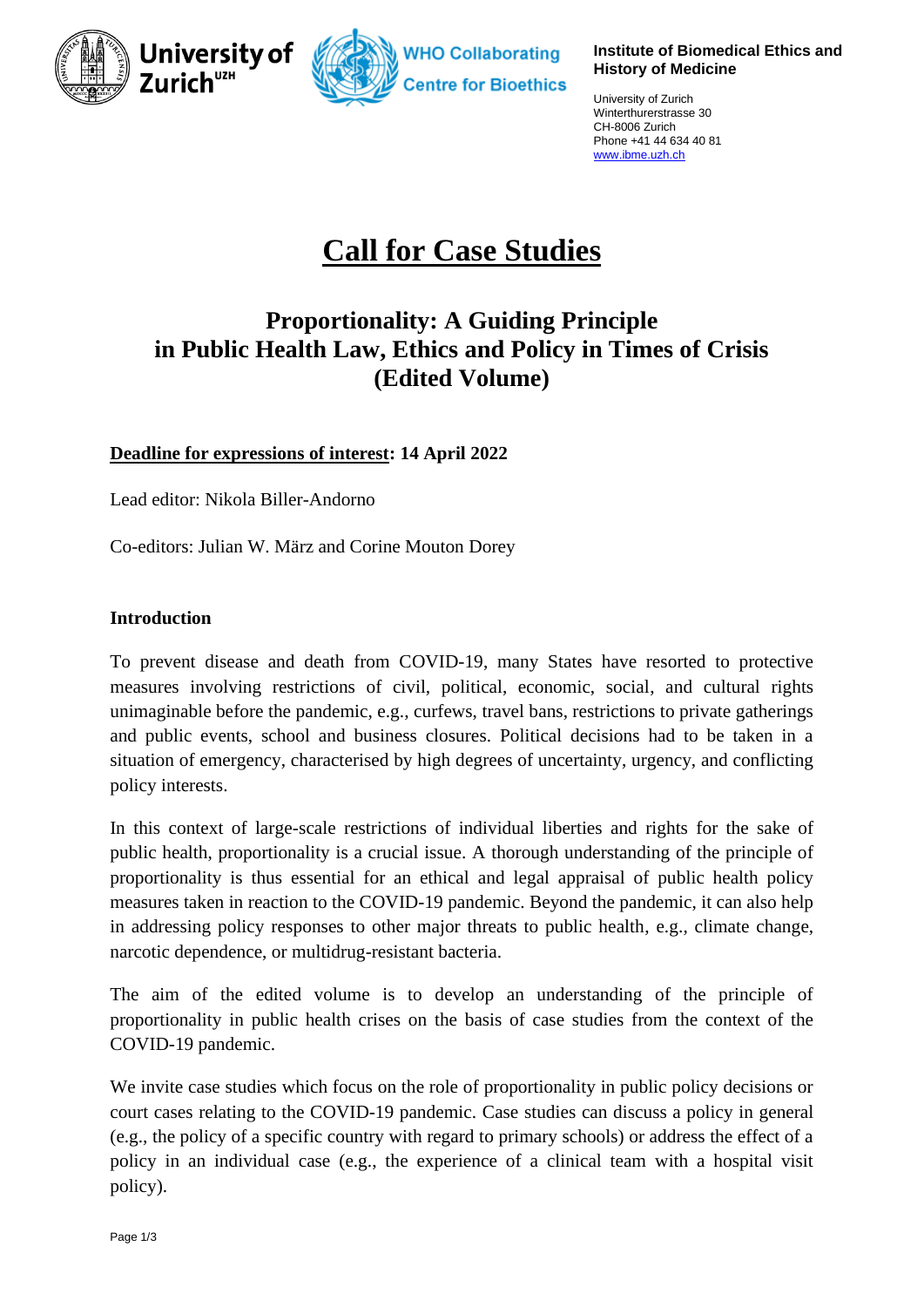



Possible themes include (but are not limited to):

- Restrictions to freedom of movement (e.g., lockdown measures; travel restrictions; curfews; quarantine and isolation);
- Restrictions to political rights (e.g., postponement of elections; restrictions to public protests);
- Restrictions to economic freedom (e.g., shop closures, work from home mandates);
- Restrictions relating to the healthcare system (e.g., cancellation of elective treatments; restrictions to hospital and nursing home visits);
- Effects of pandemic response measures on vulnerable groups;
- Vaccination requirements (e.g., vaccine mandates at the workplace or for the general public; vaccine passport mandates);
- Restrictions relating to education (e.g., school and university closures);
- Measures relating to medical research and drug authorisation;
- Digital health and digital surveillance (e.g., contact tracing apps);
- Prioritisation of healthcare resources (e.g., triage; vaccine distribution);
- Restrictions to private gatherings and public events;
- Mask mandates;
- Institutional framework for crisis management (e.g., crisis management at the local vs. State level; organisation of expert policy advice);
- Threats to public health aggravated by the COVID-19 pandemic (e.g., domestic violence; youth suicidality);
- Public perceptions of and lived experiences with pandemic response measures.

Aside submissions from academia from all disciplines related to the project (e.g., bioethics; law; philosophy; medicine; human, social and political sciences; economics; psychology), submissions from practitioners (e.g., legal professionals; policy analysts and advisors; clinical ethicists) are also very welcome.